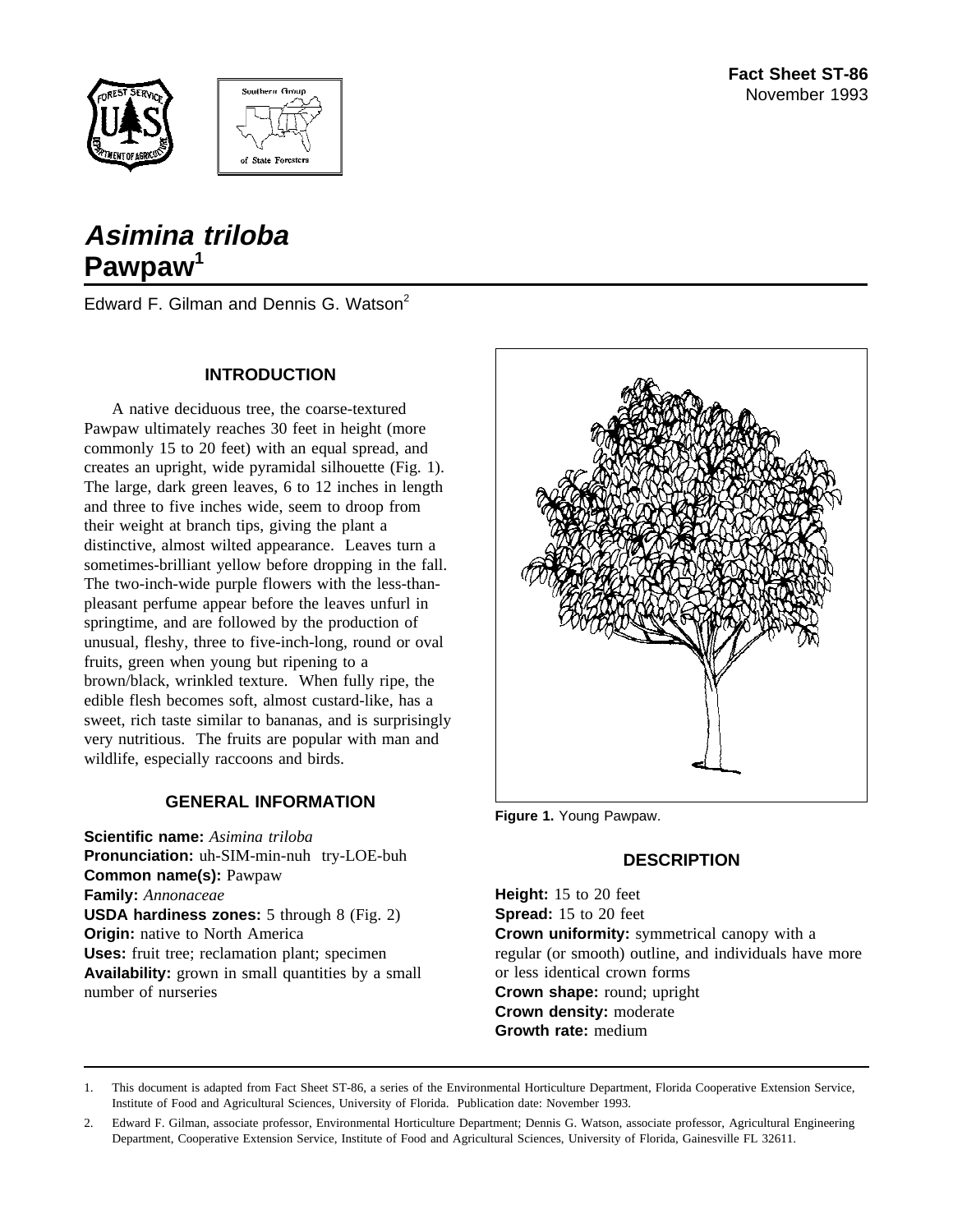

**Figure 2.** Shaded area represents potential planting range.

#### **Texture:** coarse

#### **Foliage**

**Leaf arrangement:** alternate (Fig. 3) **Leaf type:** simple **Leaf margin:** entire **Leaf shape:** oblong; obovate **Leaf venation:** pinnate **Leaf type and persistence:** deciduous **Leaf blade length:** 8 to 12 inches; 4 to 8 inches **Leaf color:** green **Fall color:** yellow **Fall characteristic:** showy

#### **Flower**

**Flower color:** purple **Flower characteristics:** inconspicuous and not showy; spring flowering

#### **Fruit**

**Fruit shape:** elongated **Fruit length:** 3 to 6 inches **Fruit covering:** fleshy **Fruit color:** black; brown **Fruit characteristics:** attracts birds; attracts squirrels and other mammals; suited for human consumption; fruit, twigs, or foliage cause significant litter; showy

## **Trunk and Branches**

**Trunk/bark/branches:** droop as the tree grows, and will require pruning for vehicular or pedestrian clearance beneath the canopy; routinely grown with, or trainable to be grown with, multiple trunks; not particularly showy; no thorns **Pruning requirement:** requires pruning to develop strong structure **Breakage:** resistant **Current year twig color:** brown **Current year twig thickness:** medium